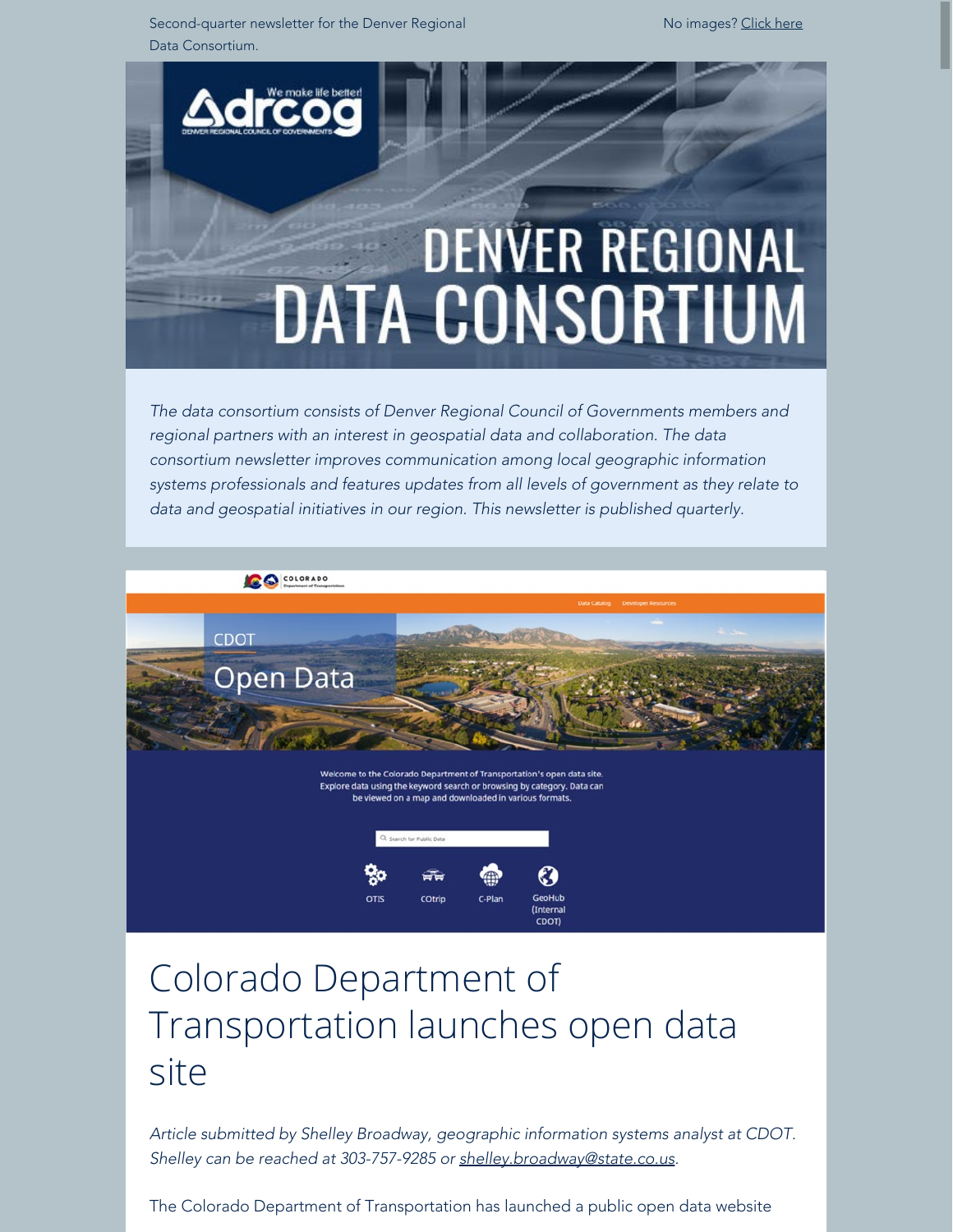that gives users the ability to explore and download CDOT's authoritative geospatial data. Open data encourages information sharing, promotes transparency, and enhances engagement with the public.

To check out the site, visit [data-cdot.opendata.arcgis.com](https://drcog.createsend1.com/t/d-l-qtrsjd-l-j/). From the [Online](https://drcog.createsend1.com/t/d-l-qtrsjd-l-t/) [Transportation Information System](https://drcog.createsend1.com/t/d-l-qtrsjd-l-t/) click the "Open Data" tile.

Navigating from the main page, visitors can use the search bar to find data by keyword, use the predefined categories to browse data, or click "Data Catalog" in the top right to see all available datasets. Once a user has selected a dataset, they can see a brief description, preview the data on a map, and see associated attributes and tabular data. The search bar in the map window allows visitors to filter records by value, analyze by field, or zoom to a current location.

One of the most powerful features of the site is that it provides users a self-service tool to download data in various formats. Currently, data is available in KML, CSV and shapefile formats, or visitors can use the REST API to add the live service directly to their own maps.

Currently, the CDOT open data site has over 50 datasets, and staff plans to expand the data catalog as needs arise. The majority of the data is updated annually or on an asneeded basis. The item's metadata indicates when the data was last updated.

Users can also find links to other CDOT applications from the open data homepage, including:

- Online Transportation Information System find information used for transportation planning and project development
- COtrip view traveler information and current road conditions for Colorado highways
- C-Plan CDOT's ArcGIS Online site
- GeoHub an internal ArcGIS for Portal site for CDOT employees

If you have any questions or comments, please contact the CDOT GIS Support Unit by email to [dot\\_generalmailbox\\_dtd@state.co.us](mailto:dot_generalmailbox_dtd@state.co.us).

## Arvada Emergency Business Recovery Initiative uses web app to reach public

*Article submitted by Jaime Giesen, GISP, senior GIS analyst at the City of Arvada. Jaime can be reached at [jgiesen@arvada.org](mailto:jgiesen@arvada.org).*

The City of Arvada uses an [interactive web map](https://drcog.createsend1.com/t/d-l-qtrsjd-l-i/) to communicate with the public about how \$4.3 million in funding from the Coronavirus Aid, Relief and Security Act is being distributed to local businesses. The data represents seven types of aid and is generalized by location.

[Web app](https://drcog.createsend1.com/t/d-l-qtrsjd-l-d/)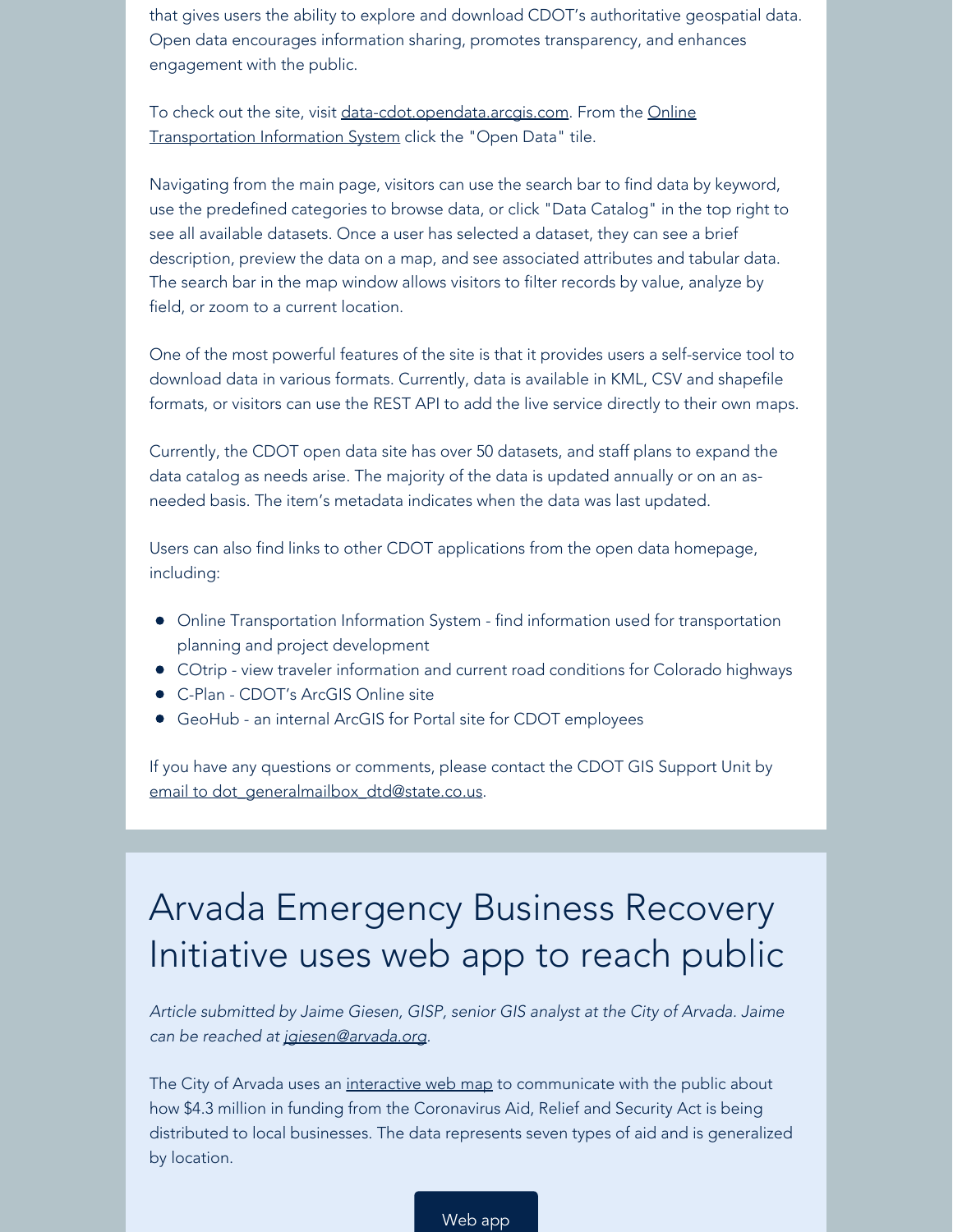The city tracked addresses of businesses that received aid using Google Sheets. Once the GIS staff received the Google Sheets, they standardized, simplified and cleaned up address formats (for example, staff shortened "avenue" to "ave;" removed elements such as "unit," "suite" and "#;" and trimmed unnecessary spaces). The Sheets were then saved as .csv files for ease-of-use within ArcMap. The .csv files were joined to an address feature class. Staff researched addresses from the .csv files that didn't join and manually placed them on the map. One of the most common reasons for a nonmatch was that an applicant gave the incorrect suffix. For example, they may have listed their business on "street" when it is actually on "place". Other reasons for a nonmatch could include:

- Businesses with multiple locations but only one entry on the spreadsheet.
- Missing unit information.
- Generalized location information such as "at the intersection."
- Listing the name of a business park.

Next, staff used Model Builder to explore the data to find the best way to display it. Field names were simplified and a column was added and calculated to match aid type. Then the seven aid-type categories were combined into a single feature class so that overall aid within an area could be visualized using hexbin polygons. Seeing the data on the map this way made it easier fro staff to validate the analysis process by asking questions such as:

- Are there low concentrations where expected?
- Are there high concentrations where expected?
- Are there areas missing data?

Staff also spot-checked individual lines from the original Google Sheets with the values found in the final feature class.

The hexbin polygons conveyed the concept of area distribution instead of individual businesses receiving aid, so they weren't used in the final map. To satisfy the dual requirements of representing individual businesses while keeping them anonymous, staff shared the seven-point feature classes as services, brought them into ArcGIS Online and used the Cluster Points tool with a scale dependency. The Cluster Points tool in ArcGIS Online dynamically aggregates points within a distance threshold as the user zooms in and out. Staff used trial-and-error to determine the distance threshold that gave the best cartographic result. By default, the Cluster Points tool displays individual points if zoomed in far enough. Therefore, staff placed a scale dependency on each of the seven layers so that they would turn off before individual businesses were identifiable.

Finally, the web map was shared as a web app using the Web App Builder tab and its format finalized using the built-in tools provided.

Visit the city's website for more information about the [Arvada Emergency Business](https://drcog.createsend1.com/t/d-l-qtrsjd-l-h/) [Recovery Initiative](https://drcog.createsend1.com/t/d-l-qtrsjd-l-h/).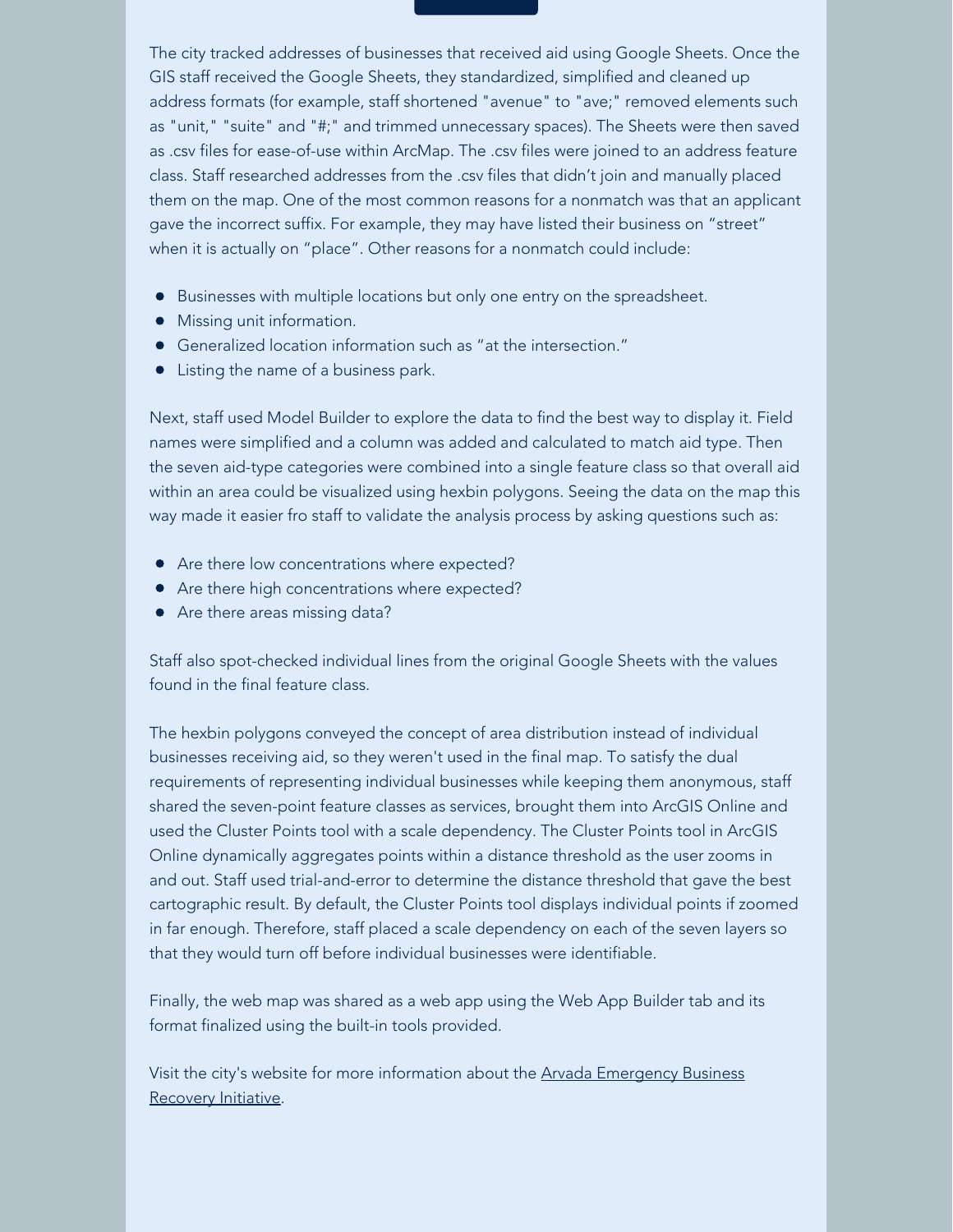

# DRCOG facilitates shared micromobility data platform

*Article submitted by Emily Lindsey, AICP, transportation technology strategist at DRCOG. Emily can be reached at 303-480-5628 or [elindsey@drcog.org](mailto:elindsey@drcog.org).*

DRCOG is working with partners to pilot regional [shared micromobility](https://drcog.createsend1.com/t/d-l-qtrsjd-l-u/) data sharing. Enabled by local agency agreements with operators that require Mobility Data Specification and General Bikeshare Feed Specification data, DRCOG uses [Ride Report's](https://drcog.createsend1.com/t/d-l-qtrsjd-l-o/) [platform](https://drcog.createsend1.com/t/d-l-qtrsjd-l-o/) to provide member governments and regional partner agencies a way to share data and understand activity for shared micromobility programs in their jurisdiction.

If you work for a DRCOG member government and have (or are considering) a shared micromobility program, please reach out to Emily Lindsey at [elindsey@drcog.org](mailto:elindsey@drcog.org).

# Join OpenStreetMap U.S.'s Mapping USA Conference: May 20th-22nd

*Article provided by Diane Fritz, OpenStreetMap U.S. board member and OpenStreetMap Colorado co-organizer. Diane can be reached [via email at diane@openstreetmap.us](mailto:diane@openstreetmap.us).*

As these virtual times continue, OpenStreetMap U.S. continues to find ways for data professionals to gather and share their love of all that is OpenStreetMap. Please join the free virtual conference, [Mapping USA](https://drcog.createsend1.com/t/d-l-qtrsjd-l-b/), May 20-22.

Participants can:

Present your work with OpenStreetMap — the [call for participation](https://drcog.createsend1.com/t/d-l-qtrsjd-l-n/) is open through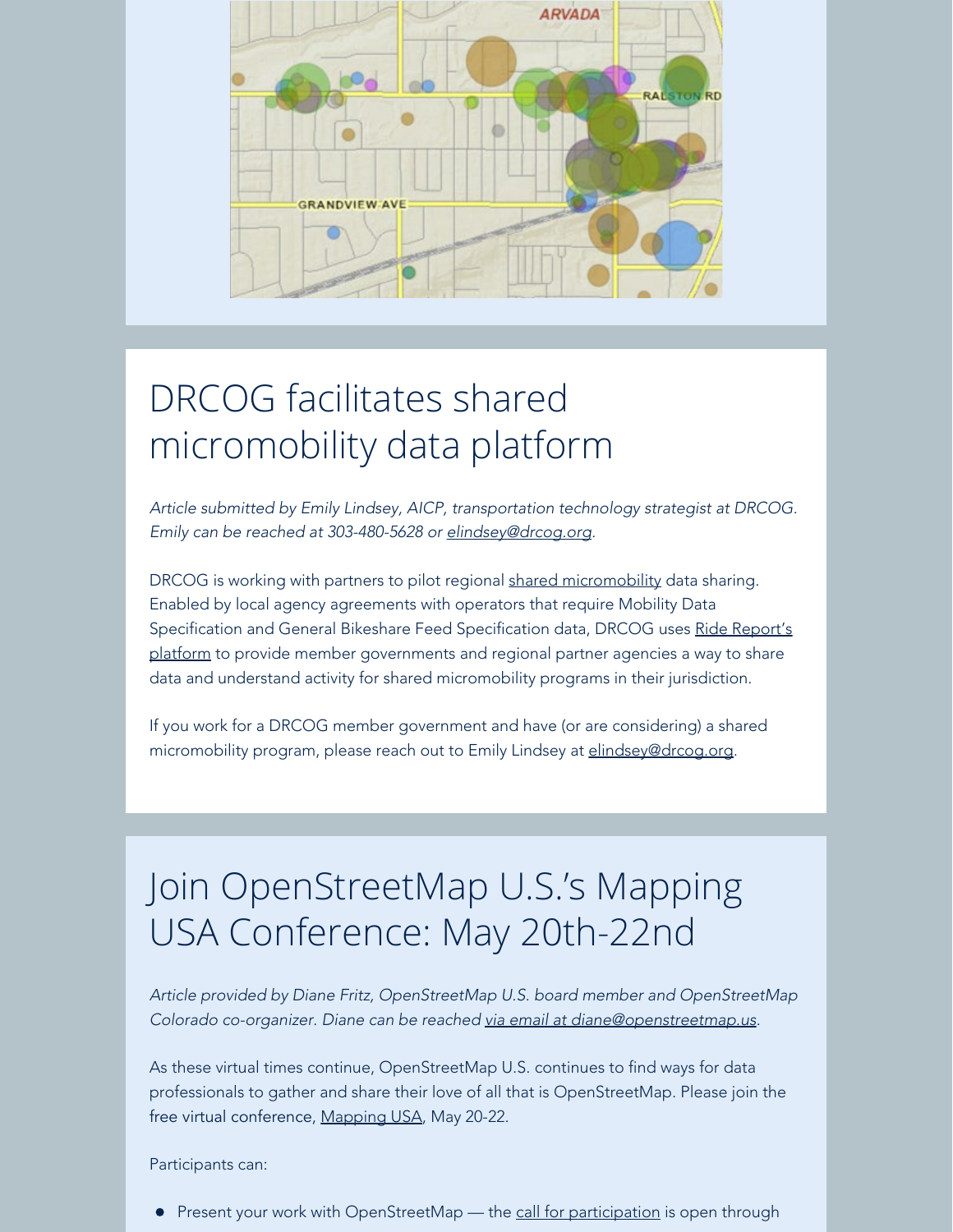April 23.

• Register to attend any of the events, such as Mappy Hour on Thursday, May 20; or workshops and talks on Friday, May 21, and Saturday, May 22.

[Mapping USA](https://drcog.createsend1.com/t/d-l-qtrsjd-l-p/)

### DRCOG data acquisition updates

*Article submitted by Ashley Summers, GISP, PMP, information systems manager at DRCOG. Ashley can be reached at 303-480-6746 or [asummers@drcog.org](mailto:asummers@drcog.org).*

DRCOG held a meeting on March 18 to discuss these projects. If you missed it, you can view these [slides](https://drcog.createsend1.com/t/d-l-qtrsjd-l-m/).

### Denver Regional Aerial Photography Project 2022

A subset of previous project partners volunteered to evaluate vendors for the 2022 project. They reviewed six proposals containing over 20 options and ultimately selected Sanborn and Nearmap. DRCOG is currently discussing the project scope and negotiating contracts with both vendors, which will enable participant quotes to be generated. DRCOG will request partner commitments for the Denver Regional Aerial Photography Project this fall.

If you are not a project partner and would like to be, reach out to me at [asummers@drcog.org](mailto:asummers@drcog.org). Read more about DRCOG's [imagery projects](https://drcog.createsend1.com/t/d-l-qtrsjd-l-c/) on its [website.](https://drcog.createsend1.com/t/d-l-qtrsjd-l-q/)

### Regional Lidar Project 2020

DRCOG received [a grant from the U.S. Geological S](https://drcog.createsend1.com/t/d-l-qtrsjd-l-a/)[urvey](https://drcog.createsend1.com/t/d-l-qtrsjd-l-z/) in December 2019 to collect quality level 2 lidar in 5,000 square miles of the region and derive contours in most of the metro area. Flights to the collect the data are complete and quality control is expected to start in June. DRCOG staff expects deliveries in the fall and winter. The data will be in the public domain and made available for download through DRCOG's Regional Data Catalog.

For more information, visit our [website.](https://drcog.createsend1.com/t/d-l-qtrsjd-l-v/)

Do you have an interesting use case for lidar data? Tell us about it by emailing me at [asummers@drcog.org](mailto:asummers@drcog.org).

### Planimetric Data Project 2020

The planimetric data project began in February and project partners are currently reviewing a pilot. Data will be delivered incrementally starting in June to project partners. The public will have access to the data in the first quarter of 2022 via the DRCOG Regional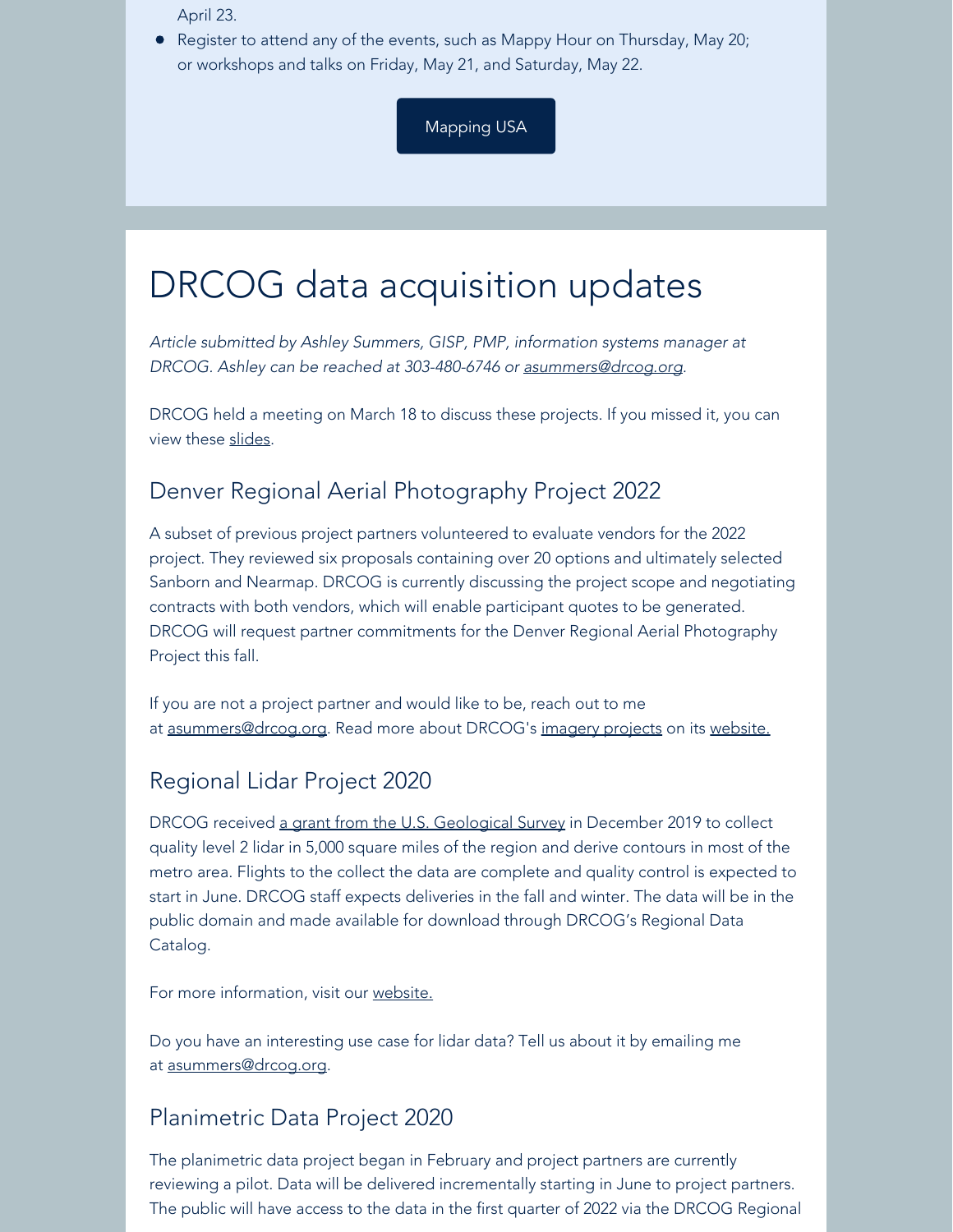#### Data Catalog.

The partnership is collecting building roofprints, edge of pavement, parking, sidewalks and ramps, trails, driveways, and impervious surface throughout the metro area. [Check](https://drcog.createsend1.com/t/d-l-qtrsjd-l-e/) [out the map.](https://drcog.createsend1.com/t/d-l-qtrsjd-l-e/)

If you are not a project partner and would like to be, reach out to me at [asummers@drcog.org](mailto:asummers@drcog.org). Read more about our [planimetric data projects](https://drcog.createsend1.com/t/d-l-qtrsjd-l-s/) on our [website](https://drcog.createsend1.com/t/d-l-qtrsjd-l-g/) and [download datasets](https://drcog.createsend1.com/t/d-l-qtrsjd-l-w/) from past projects.

#### Regional Land Cover Project 2020

DRCOG was awarded a Colorado Water Conservation Board Water Plan Grant in March, which supplies a 50% match to local contributions for this project. The project is now fully funded and will be kicking off this project in late April.

The product will be a 9-class, 1-meter resolution land cover dataset that covers the 6,000 square-mile region. Deliverables are expected in the first quarter of 2022 and will be made publicly available on DRCOG's Regional Data Catalog.

If you are not a project partner and would like to be, reach out to me at [asummers@drcog.org](mailto:asummers@drcog.org).

## Things you might have missed

- View all [DRCOG data briefs](https://drcog.createsend1.com/t/d-l-qtrsjd-l-yd/).
- **•** View all [OpenStreetMap Colorado Meetups.](https://drcog.createsend1.com/t/d-l-qtrsjd-l-yh/)
- View all [GIS Colorado](https://drcog.createsend1.com/t/d-l-qtrsjd-l-yk/) events.
- Check out the [Go Code Business Solutions Challenge](https://drcog.createsend1.com/t/d-l-qtrsjd-l-yu/).

### Engage with us

- This quarterly newsletter reaches more than 400 people, has a higher-than-average open rate, and is written by professionals like you. It is the perfect place to show off your projects, highlight your great work and contribute ideas to the GIS community in the Denver region. Newsletter release dates are the 15th of January, April, July and October (or the next business day afterward). Please contact Ashley Summers at 303 480-6746 or [asummers@drcog.org](mailto:asummers@drcog.org) to contribute.
- Did you miss a newsletter or a meeting? [Visit our website](https://drcog.createsend1.com/t/d-l-qtrsjd-l-jl/) for past newsletter issues and Data Consortium meeting materials.